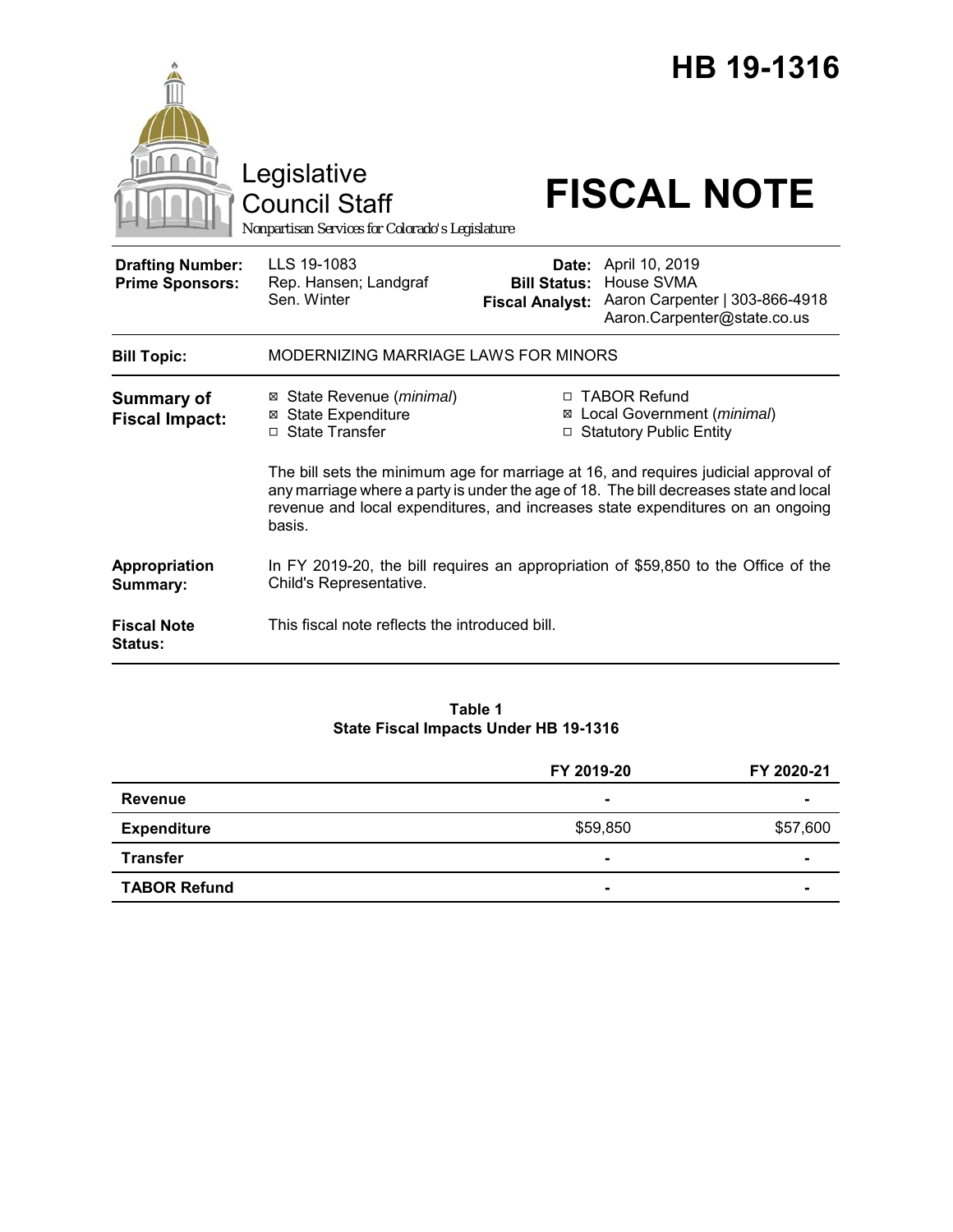April 10, 2019

# **Summary of Legislation**

Under current law, individuals aged 16 and 17 may get married if they have the consent of both parents or gain judicial approval. If the individuals are under the age of 16, they may get married if they have consent of both parents and judicial approval. This bill requires parties to be at least 16 years when getting married and, if under the age of 18, to get judicial approval before being married. When considering a motion for a 16-or-17 year-old to marry, a court must appoint a guardian ad litem to investigate the best interests of the underage party and the guardian ad litem must make recommendations to the court related to the issuance of a marriage license. Finally, the bill establishes rights for a married person under the age of 18.

## **Assumptions**

According to the Colorado Department of Public Health and Environment (CDPHE), from 2012 to 2018, there was an average of 80 marriage licenses per year issued to persons aged 16 or 17. Based on this data, the fiscal note assumes there will be 80 petitions for marriage involving minors per year that will require a guardian ad litem to investigate and make recommendations to the court. In addition, there have been between 0 to 5 marriages for minors under the age of 16 in that same time span. Based on this data, fiscal note assumes that there will be a minimal decrease in marriage licenses due to the prohibition of marriage for persons under the age of 16.

## **State Revenue**

Starting in FY 2019-20, by barring children under the age 16 from marrying and to the extent that the court approves fewer marriage petitions for 16-and 17-year-olds, state cash fund revenue will decrease by a minimal amount. For informational purposes, a marriage license has a \$30 fee, of which \$23 is revenue to the state (\$20 to the Domestic Abuse Program Fund and \$3 to the Vital Statistics Records Cash Fund) and \$7 is retained by counties.

## **State Expenditures**

Starting in FY 2019-20, state General Fund expenditures will increase in the Office of the Child's Representative by \$59,850 in FY 2019-20 and by \$57,600 in FY 2020-21 and on an ongoing basis. In addition, workload in the Judicial Department and the CDPHE will be impacted as described below.

**Office of the Child's Representative.** Expenditures in the Office of the Child's Representative will increase by \$59,850 in FY 2019-20 and by \$57,600 in FY 2020-21 to provide a guardian ad litem to minors petitioning for a marriage license. This assumes that there will be 80 appointments per year with each appointment requiring 9 hours of work at \$80 per hour. The rate is based on the current Judicial Department contract attorney rate. Costs in FY 2019-20 includes a one-time expense of \$2,250 for software development to modify the case management system. This is based on 15 hours of programing at a rate of \$150 per hour.

**Judicial Department.** Overall, workload in the Judicial Department will increase for the trial courts to conduct more marriage approval hearings, which are expected to take more time in order to hear recommendations from a guardian ad litem. In addition, workload will minimally decrease for the trial courts since trial courts will no longer be required to conduct hearings concerning marriages under the age of 16. No change in appropriations is required.